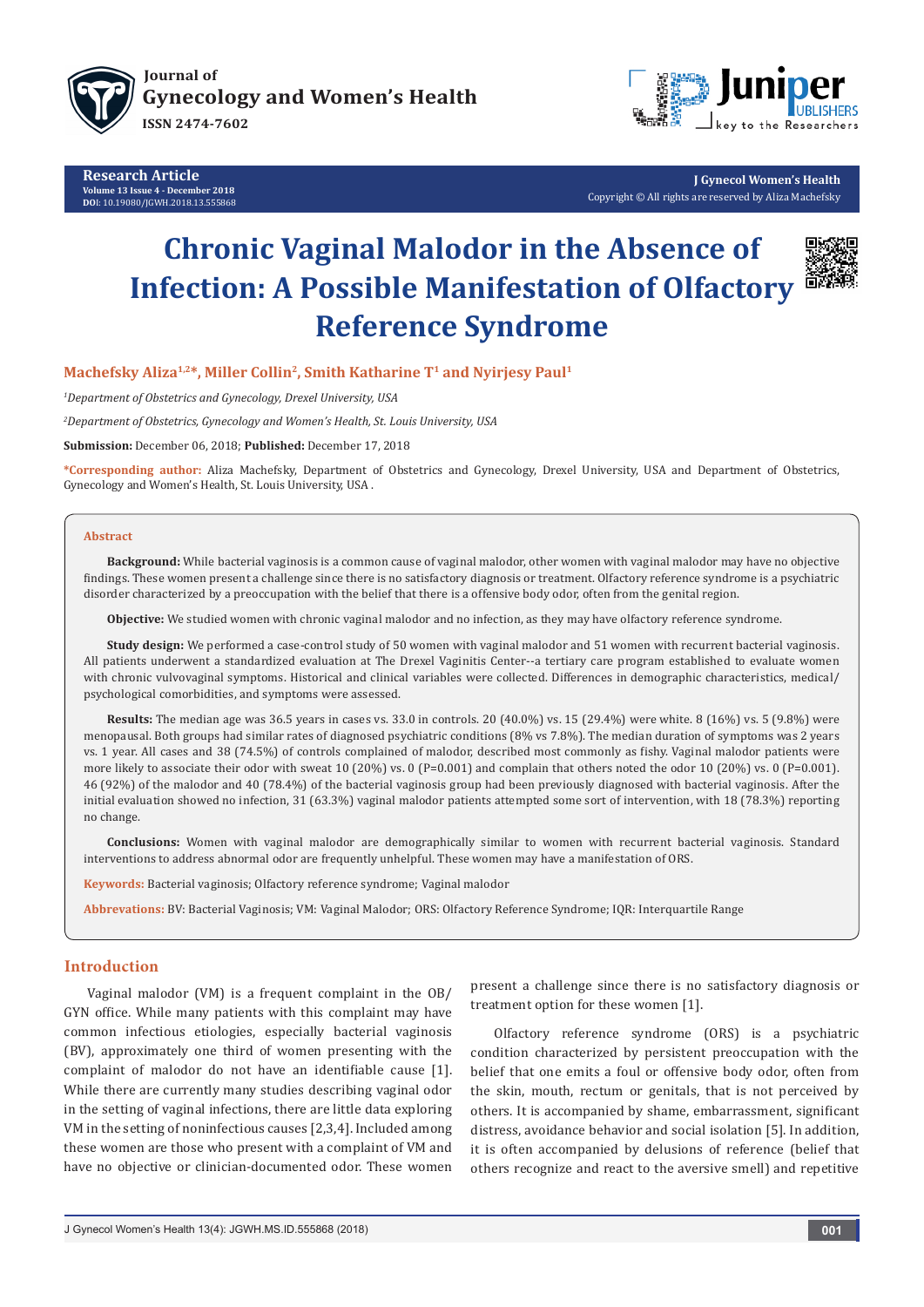behaviors to mask the smell such as showering excessively and changing clothes multiple times throughout the day, or repetitively smelling themselves [5,6,7,8]. While ORS has been discussed in the psychiatric literature since the 1890s, and descriptions of the disorder have been found around the world, ORS remains an underdiagnosed and poorly understood disorder [5]. What little data exist on the condition suggests that affected individuals often present to non-psychiatric clinicians for help [6,7]. It is possible that many women who present to their OB/ GYN with the complaint of VM without an identifiable cause may have ORS.

At the Drexel Vaginitis Center, a tertiary care center that specializes in providing gynecological care to women with chronic vaginal infections, vaginal malodor is a common complaint. Not surprisingly, most of these women have either undiagnosed BV or recurrent BV. However, it has been our observation that there is a smaller cohort of women who present to our clinic with complaints of genital malodor, but who have no clear evidence of actual malodor, based on our evaluation, nor of an underlying medical cause for their compaint. These women pose a diagnostic challenge, and the lack of an available explanation or helpful therapies is a source of great frustration to affected patients. Although this may not be true of all patients whom we have seen with VM, we suspect that many could be considered candidates for a diagnosis of ORS. By identifying patients with unexplained VM and comparing them via a case-control study to women who present with documented BV, this retrospective cohort study is a first step to characterize this patient population and help other investigators develop future study protocols for this troubling problem.

## **Materials and Methods**

The study population was derived from patients seen at the Drexel Vaginitis Center by one of three providers, from April 1, 2008 until December 31, 2015. The Drexel Vaginitis Center is a tertiary care program established to evaluate women with chronic vulvovaginal symptoms. Each patient undergoes a standardized history and evaluation, which includes testing for

## **Results**

**VARIABLE 88 CONTRACTE 12 CONTRACT VALUE ASSESSED. THE VALUE OF STRAIGHT OF STRAIGHT AT A POINT OF STRAIGHT OF STRAIGHT OF STRAIGHT OF STRAIGHT OF STRAIGHT OF STRAIGHT OF STRAIGHT OF STRAIGHT OF STRAIGHT OF STRAIGHT OF STR** Age, median (IQR) 33.0 (28.0, 39.0) 33.0 (28.0, 39.0) **Race, n (%)** White  $20 (40.0)$  15 (29.4) African American 27 (54.0) 31 (60.8) Other 5 (9.8)  $(9.8)$ Married, n (%)  $11$  (22.0) 16 (31.4) Body mass index (BMI), median (IQR) 28.9 (22.5, 36.4) 27.6 (23.4, 31.1) **Medical Comorbidities, n (%)** Diabetes  $1 (2.0)$  4 (7.8) Hypertension  $\begin{vmatrix} 10.0 \end{vmatrix}$  (10.0)  $\begin{vmatrix} 4 \end{vmatrix}$  (7.8) Irritable bowel syndrome (IBS)  $1 (2.0)$   $1 (2.0)$ 

**Table 1:** Patient characteristics by study.

BV with Amsel's criteria, yeast with a yeast culture, and when appropriate trichomonas PCR testing. Approximately 700 new patients are evaluated annually.

Subjects were identified via a patient list generated by running a query for new patient visits with a diagnosis code of vaginal odor (ICD-9 code 625.8; ICD-10 N94.89) and without any other diagnostic code, infectious or non-infectious in etiology, including vaginal atrophy. Patients who presented status post treatment for any type of vaginal infection within the 2 weeks prior to their visit at the Vaginitis Center were excluded from the study, as were any patients under the age of 18, and any patient who had an objective odor, perceived by the clinician, at time of visit. No VM patient had an identifiable odor detected by the clinician, and lack of odor was confirmed by the medical assistant at the time of the visit. A control group was created by identifying the next patient seen in the clinic following a patient identified for our study group who had the diagnosis of bacterial vaginosis (ICD-9 code 616.1; ICD-10 codes: N76.0 Acute vaginitis; N76.1 Subacute and chronic vaginitis; N76.2 Acute vulvitis; and N76.3 Subacute and chronic vulvitis).

A retrospective chart review of the identified subjects and controls was performed. The following clinical variables were evaluated: general demographics (such as age, ethnicity), medical and psychological co-morbidities, history of treatment for vaginal infections, treatments prescribed, number of return visits with the same complaint, and patient reported improvement. The research study was approved by the Drexel University Institutional Review Board.

Continuous variables were expressed as medians and interquartile ranges. Categorical variables were expressed as numbers and percentages. Differences in demographic characteristics, medical/psychological comorbidities, and vulvar symptoms were assessed using chi-square test and Fischer's Exact test for categorical variables. Student's t-test and Mann-Whitney test were utilized to compare continuous variables. A p value of <0.05 was used to denote statistical significance. All analyses were performed using SPSS version 23.0 for Windows.

**How to cite this article:** Machefsky Aliza, Miller Collin, Smith Katharine T, Nyirjesy Paul.Chronic Vaginal Malodor in the Absence of Infection: A Possible Manifestation of Olfactory Reference Syndrome. J Gynecol Women's Health. 2018: 13(4): 555868. DOI: [10.19080/JGWH.2018.13.555868.](http://dx.doi.org/10.19080/JGWH.2018.13.555868) **<sup>002</sup>**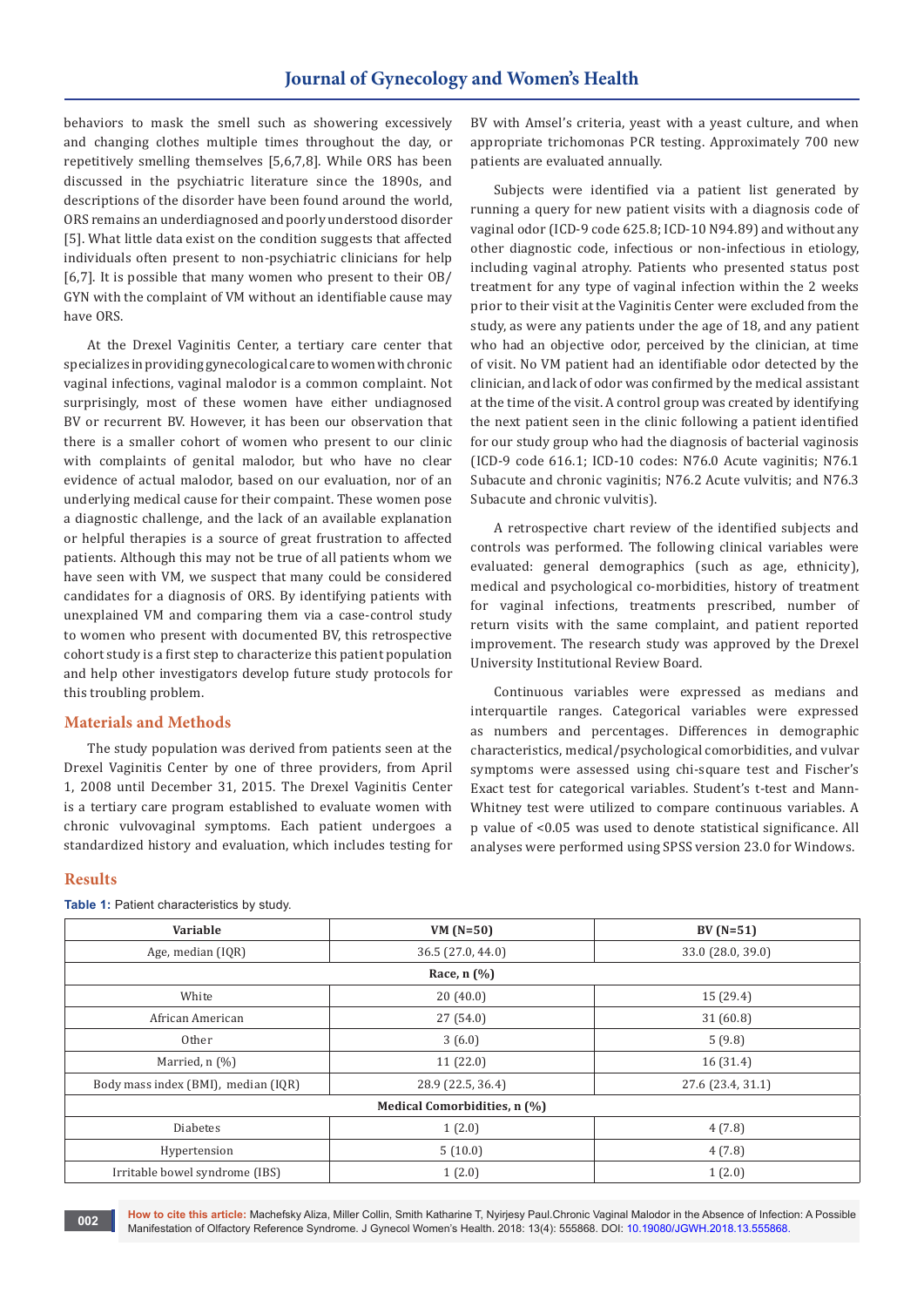| Journal of Gynecology and Women's Health |  |  |
|------------------------------------------|--|--|
|------------------------------------------|--|--|

| Gastroesophageal reflux disease (GERD)             | 4(8.0)                     | 1(2.0)          |  |  |
|----------------------------------------------------|----------------------------|-----------------|--|--|
| Psych Comorbidities, n (%)                         |                            |                 |  |  |
| Depression                                         | 1(2.0)                     | 3(5.9)          |  |  |
| Generalized anxiety                                | 3(6.0)                     | 0(0.0)          |  |  |
| Bipolar                                            | 0(0.0)                     | 2(3.9)          |  |  |
| One or more psych comorbidity                      | 4(8.0)                     | 4(7.8)          |  |  |
|                                                    | <b>Sexual History</b>      |                 |  |  |
| Sexually active, n (%)                             | 33 (66.0)                  | 38 (76.0)       |  |  |
| Coitarche (years), median (IQR)                    | 16 (15.0, 18.0)            | 17 (15.0, 18.5) |  |  |
| Total number of lifetime partners, median<br>[IQR] | 5(3.0, 10.0)               | 5.5(3.3, 10.8)  |  |  |
| Current number of partners, median (IQR)           | 1(0.0, 1.0)                | 1(1.0, 1.0)     |  |  |
| Sex of Partners, n (%)                             |                            |                 |  |  |
| Male                                               | 49 (98.0)                  | 50 (98.0)       |  |  |
| Female                                             | 1(2.0)                     | 0(0.0)          |  |  |
| Both                                               | 0(0.0)                     | 1(2.0)          |  |  |
| Social History, n (%)                              |                            |                 |  |  |
| Tobacco use                                        | 10(20.0)                   | 7(13.7)         |  |  |
| Alcohol use                                        | 29 (58.0)                  | 25 (49.0)       |  |  |
| History of abuse, n (%)                            | 2(4.0)                     | 2(3.9)          |  |  |
|                                                    | Gynecologic History, n (%) |                 |  |  |
| Menopause                                          | 8(16.0)                    | 5(9.8)          |  |  |
| Hysterectomy                                       | 6(12.0)                    | 0(0.0)          |  |  |
| STD History, n (%)                                 |                            |                 |  |  |
| Gonorrhea/chlamydia                                | 7(14.0)                    | 11 (21.6)       |  |  |
| Trichomonas                                        | 5(10.0)                    | 5(9.8)          |  |  |
| Herpes                                             | 1(2.0)                     | 3(5.9)          |  |  |
| <b>OB History</b>                                  |                            |                 |  |  |
| Gravida, median (IQR)                              | 2(0.0, 4.0)                | 1.0(0.0, 3.0)   |  |  |
| Parity, median (IQR)                               | 1(0.0, 2.0)                | 1.0(0.0, 2.0)   |  |  |

VM: Vaginal malodor

BV: Bacterial vaginosis

IQR: Interquartile range

**Table 2:** Patient symptoms by study group.

| Variable                               | VM $(N=50)$     | $BV(N=51)$      |
|----------------------------------------|-----------------|-----------------|
| Age of onset, $n$ (%)                  | 27 (20.0, 40.5) | 30 (24.0, 37.0) |
| Symptom duration (years), median (IQR) | 2(1.0, 5.5)     | 1(1.0, 2.0)     |
| Vulovaginal symptoms                   |                 |                 |
| Odor, $n$ $(\%)$                       | 50(100.0)       | 38 (74.5)       |
| Sweat*, $n$ $(\%)$                     | 10(20.0)        | 0(0.0)          |
| Fish odor, $n$ $(\%)$                  | 23(46.0)        | 20 (39.2)       |
| Ammonia, n (%)                         | 3(6.0)          | 1(2.0)          |
| Fried onions, n (%)                    | 2(4.0)          | 0(0.0)          |
| Garbage, $n$ $(\%)$                    | 2(4.0)          | 0(0.0)          |
| Others notice odor†, n (%)             | 10(20.0)        | 0(0.0)          |
| Discharge, $n$ (%)                     | 38 (76.0)       | 45 (88.2)       |
| Irritation, $n$ $(\%)$                 | 14(28.0)        | 28 (54.9)       |
| Itching, $n$ $(\%)$                    | 5(36.0)         | 23(51.1)        |

**How to cite this article:** Machefsky Aliza, Miller Collin, Smith Katharine T, Nyirjesy Paul.Chronic Vaginal Malodor in the Absence of Infection: A Possible Manifestation of Olfactory Reference Syndrome. J Gynecol Women's Health. 2018: 13(4): 555868. DOI: [10.19080/JGWH.2018.13.555868.](http://dx.doi.org/10.19080/JGWH.2018.13.555868)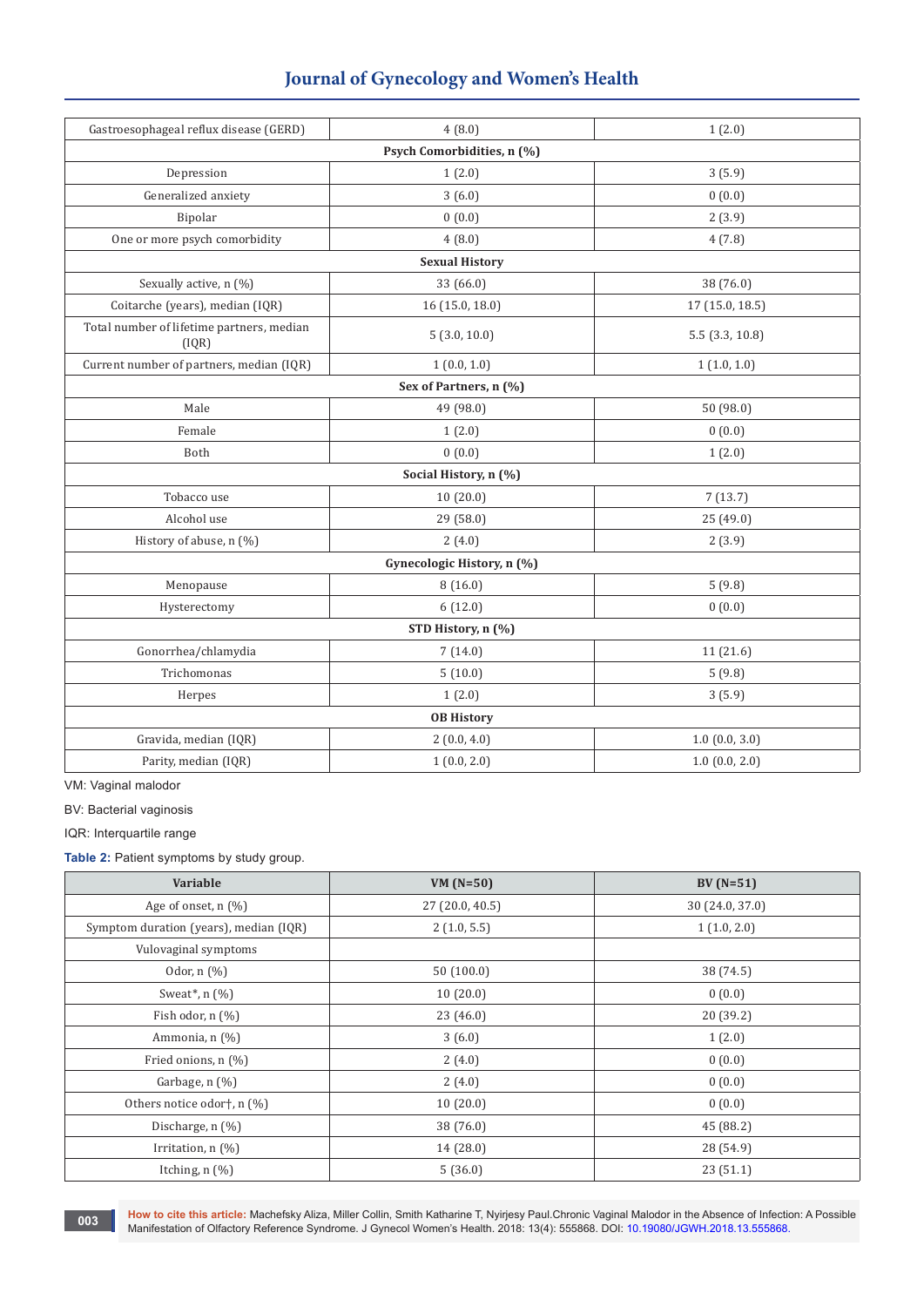# **Journal of Gynecology and Women's Health**

| Dyspareunia, $n$ $(\%)$                               | 5(10.6)       | 12(24.5)         |
|-------------------------------------------------------|---------------|------------------|
| Discharge $(0-3)$ , median $(1QR)$                    | 1.5(0.8, 2.0) | 2(2.0, 3.0)      |
| Irritation (0-3), median (IQR)                        | 0.0(0.0, 1.0) | 0.0(0.0, 2.0)    |
| Itching $(0-3)$ , median $(1QR)$                      | 0.0(0.0, 1.0) | 0.0(0.0, 2.0)    |
| Dyspareunia (0-3), median (IQR)                       | 0.0(0.0, 0.0) | $0.0$ (0.0, 0.5) |
| Previously diagnosed BV‡, n (%)                       | 46 (92.0)     | 40 (78.4)        |
| Number of times treated in past year, median<br>(IQR) | 3(1.0, 6.0)   | 3(0.0, 6.0)      |
| Previously diagnosed yeast, n (%)                     | 28(57.1)      | 35(68.6)         |
| Number of times treated in past year, median<br>(IQR) | 1(0.0, 2.0)   | 1(0.0, 4.0)      |

2x2 Fisher's Exact Test (Sweat Smell versus No Sweat Smell) x (BV versus VM); p=0.001

†2x2 Fisher's Exact Test (Others Notice Odor versus No Others notice Odor) x (BV versus VM); p=0.001

‡2x2 chi-square (Previously diagnosed BV versus No previously diagnosed BV) x (BV versus VM); p=0.055

A total of 50VM cases and 51BV controls were identified. Table 1 shows the demographic factors, medical/obstetrical history and health characteristics of the cases and controls. There were no significant differences between cases and controls in terms of age, race, body mass index, medical or psychological co-morbidities, and menopause status. Table 2 shows the patient symptoms divided between the cases and control groups. All of the cases, as expected by the case definition, but only 38 (74.5%) of the BV patients, complained of malodor. Both the cases and controls described their odor as fishy in similar percentages. However, cases were more likely to use a descriptor other than fishy when describing their odor. The most common odors patients described outside of fishy were sweat, ammonia, fried onions, and garbage. Of these alternative odors, VM cases were significantly more likely to compare their odor to a sweat-like odor than the BV controls: 10(20%) of the **Table 3:** Diagnostic characteristics.

VM cases and 0 of the BV cases either compared their genital odor to a sweaty odor, described their odor as emanating from their genitals and armpits, or described a worsening of the odor in the setting of vigorous activity as indicated as the descriptor "sweat" (P=  $0.001$ ). Additionally,  $10(20%)$  of the cases and 0 of the controls complained that others noted the disturbing odor (P=0.001). Cases and controls complained of additional symptoms associated with vaginal infections (discharge, vulvar itching, irritation) in similar numbers and rated these associated symptoms similarly in terms of severity. The median duration of symptoms was similar in both groups. Both cases and controls reported a high percentage of previous diagnosis and treatment for BV, 46(92%) vs. 40(78.4%), though cases reported a prior diagnosis of BV at a greater percentage than BV controls with the P value approaching significance when cases were compared to controls (p=0.55).

| Variable                        | $VM(N=50)$ |
|---------------------------------|------------|
| Diagnostic testing              | n(%)       |
| Positive whiff test             | 0(0.0)     |
| $pH \geq 4.5$                   | 9(18.4)    |
| PMN epi cell ratio >1:1         | 2(4.2)     |
| Positive for Clue cells         | 0(0.0)     |
| Positive for Parabasal cells    | 0(0.0)     |
| Fungal elements (spores/hyphae) | 0(0.0)     |
| Positive yeast culture          | 1(2.0)     |

Table 3 shows the diagnostic testing performed on the malodor patients. No VM patient had an identifiable odor detected by the clinician, nor did any have a positive amine ("whiff") test. For the BV control group, all had 3 out of 4 Amsel's criteria to be diagnosed with BV (data not shown). Among the cases, none met 3 out of 4 Amsel's criteria for BV, although 9 (18.4%) had a vaginal pH >4.5. In terms of yeast diagnoses, no cases had fungal elements noted on wet mount, but 1 (2%) had a positive yeast culture. Additionally, 2 (4.2%) cases had a PMN epi cell ratio > 1:1 on saline microscopy; none had parabasal cells. None of the women with a pH > 4.5 exhibited signs or symptoms of vaginal atrophy.

Thirty-one (63.3%) women attempted treatment of some kind, either the Waterworks® douche apparatus (Abbott Research Group, Pittsburgh, Pennsylvania) 11(22.4%), switching to an antibacterial deodorant soap 26(53.1%), or applying a deodorant to the genital area 6(12.2%). 28(56%) of the women returned for a follow up visit with a median of 2 visits. 18(78.3%) of the women reported no improvement (defined as less than 25% subjective improvement), 3 (13%) reported some improvement and 2(8.7%) of the women reported cure (defined as a 80% or greater subjective improvement score). Of the 16 with follow-up visits, 2/6 reported some improvement and 1 described herself as cured with the Waterworks® device.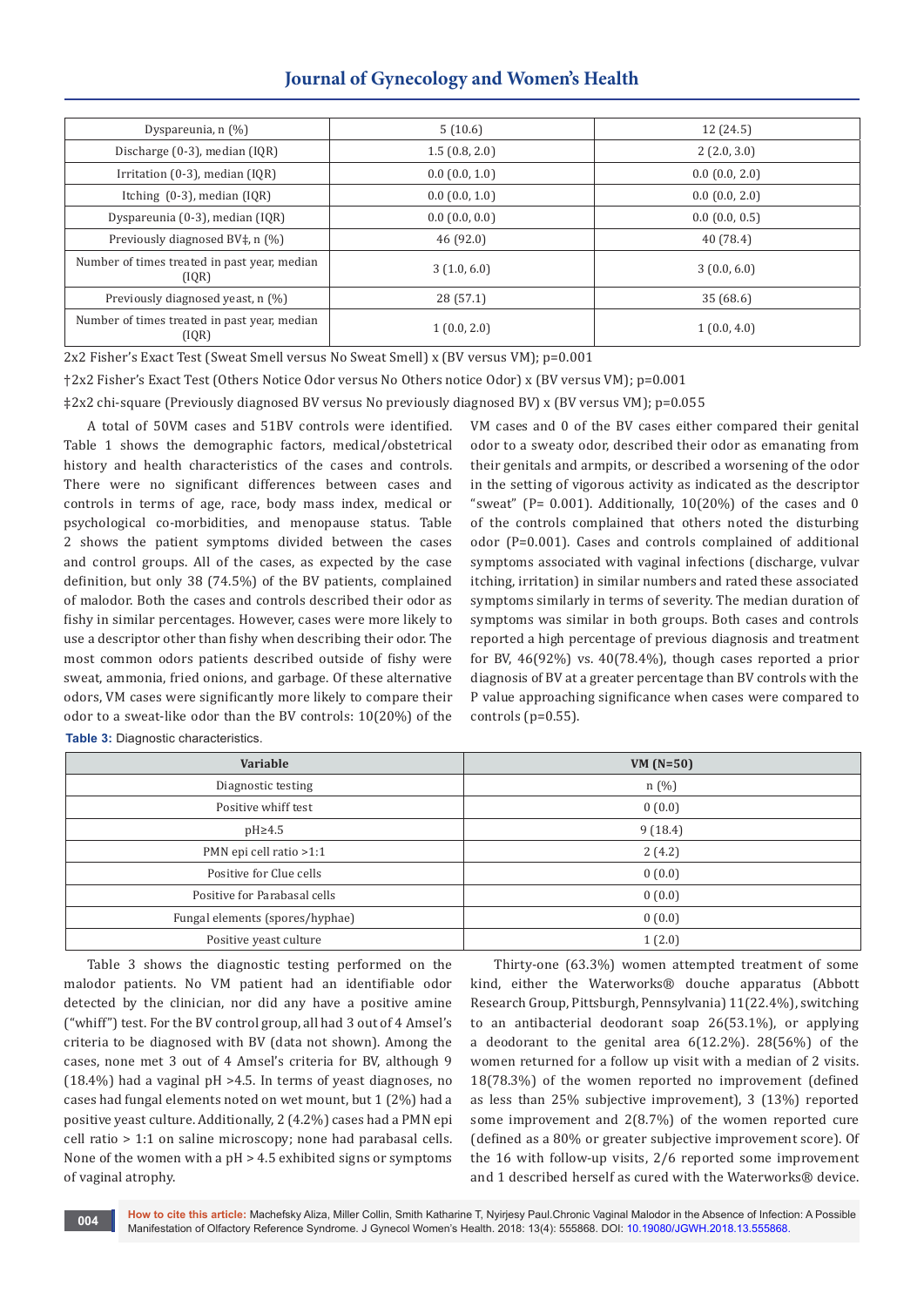Improvement with antibacterial/deodorant soaps and genital deodorants were minimal.

## **Comments**

BV is the most common cause of vaginal malodor and the most common cause of infectious vaginitis. However it is estimated that one third of women presenting with a primary complaint of vaginal odor have no objective cause [1]. Although this complaint may seem like a mundane topic which is not worthy of serious investigation, complaints of vaginal malodor can result in significant dissatisfaction and frustration for patient and clinician alike. To date there is no information on the incidence of vaginal malodor without an infectious etiology nor is there demographic information on this commonly seen patient. Furthermore, VM is a difficult condition to diagnose as it is a diagnosis of exclusion, often requiring multiple return visits. Due to the ambiguity of this complaint, many providers may tend to just assume that these women have BV based on chief complaint alone. One study noted that over half the women seen in a specialty vaginitis center were started on treatment before a complete office based work-up was preformed and that a Whiff test and pH test were only preformed in 3% of office visits [9]. Indeed, most of the VM cases in this study were treated for BV prior to seeking care at the Drexel Vaginitis Center. To our knowledge, this study is the largest study identifying women with vaginal malodor presenting to a tertiary care vaginitis center, where extra effort and expertise is placed to diagnose underlying infections or causes for abnormal odor. We identified possible demographic differences between women who present with VM and those who present with BV and found them, surprisingly, to be fairly similar to one another.

 There were two features that were statistically significant between VM and BV patients: the belief that others smelled the odor and the description of the odor. VM patients were more likely to describe their odor as something other than fishy in nature and were more likely to associate their odor with sweat, complaining of either a sweaty odor, describing their odor as emanating from their genitals and armpits, or describing a worsening of the odor in the setting of vigorous activity. Our results suggest that if a patient presents with the complaint of vaginal odor that smells of or worsens with sweat, describes the odor as a foul odor other than fishy in nature, or believes that other people can smell their offending odor, they are less likely to have an infectious etiology causing their VM. Our results show that few patients with VM are helped with interventions that might help patients with chronic malodor, including the Waterworks® device which is an FDA approved treatment for vaginal malodor which in initial studies may improve odor in the setting of noninfectious VM [10].

At the time that patients with VM were being seen in the office, we did not know that we would be doing a retrospective analysis of this patient population. Thus, there are elements of the patient histories which were not captured in our chart review but which speak to the burden carried by women with chronic VM. Of the

**005**

patients with chronic VM, all were motivated enough by this problem that they had sought treatment from many providers prior to being referred to our practice. Anecdotally, they spoke eloquently of how this perception of VM had ruined their quality of life and fueled an intense frustration. Some women had quit their jobs or refused to go to the lunchroom or bathroom when at work because they were afraid that their coworkers would comment on the odor. Others avoided entering into new relationships because of embarrassment. We saw grandmothers who would no longer see their grandchildren because they were sure that the child would notice a smell if they sat next to them or were even in the same room. One patient was so upset that we would not prescribe metronidazole for her that she contacted multiple individuals high up in our institution's administrative hierarchy to request that we be instructed to prescribe it for her, even though she had had an estimated 7-8 BV treatment courses in the year prior to seeing us with no effect on the odor. Thus, what our study data fail to capture are measures of quality of life which would demonstrate the impact that chronic VM has on affected women.

Olfactory Reference Syndrome (ORS) is a little known psychiatric disorder characterized by a preoccupation with the belief that the affected individual emits a foul and offensive body odor, often from the genital region [5,6,7,8]. While this condition is almost completely unknown within the gynecologic world, what little data exist on the condition suggest that affected individuals often present to non-psychiatric clinicians for help [6,7]. It is possible that many women presenting to their OB/GYN with the complaint of a non-existent genital odor, potentially meet criteria for ORS, if the clinician knew its signs and symptoms. Experts suggest three criteria to help screen for ORS: 1) patient presents with an odor that is not perceived by others, often with the belief that others can perceive and are troubled by the odor, 2) the odor causes significant distress and impairment, and 3) symptoms cannot be attributed to any other mental or medical cause [5]. Additionally, researchers in ORS noted that this population tends to complain of both a bodily odor (bad breath or sweat) in addition to what they described as a "nonbodily odor" such as ammonia, fish, and rotten onions [5,6,7].

Similar to the ORS population described in the psychiatric literature, our VM population significantly described their odor as a "sweat" like odor, either describing their odor as sweaty, complaining of the same odor emanating from their genitals and their armpits, or describing a worsening of the odor in the setting of vigorous activity. They were also more likely to use descriptors other than fish to describe their odor, and these odor descriptors were consistent with the psychiatric literature's descriptions of perceived odors in ORS patients. Furthermore, our VM patients were more likely to complain that others smelled their odor, although no objective odor was perceived. Interventions to help the odor were generally unhelpful. If these patients do in fact suffer from ORS, it is possible that it could have been triggered by having BV at one point in their life. Regardless, if suspicious for ORS, psychiatric experts note that attempting to convince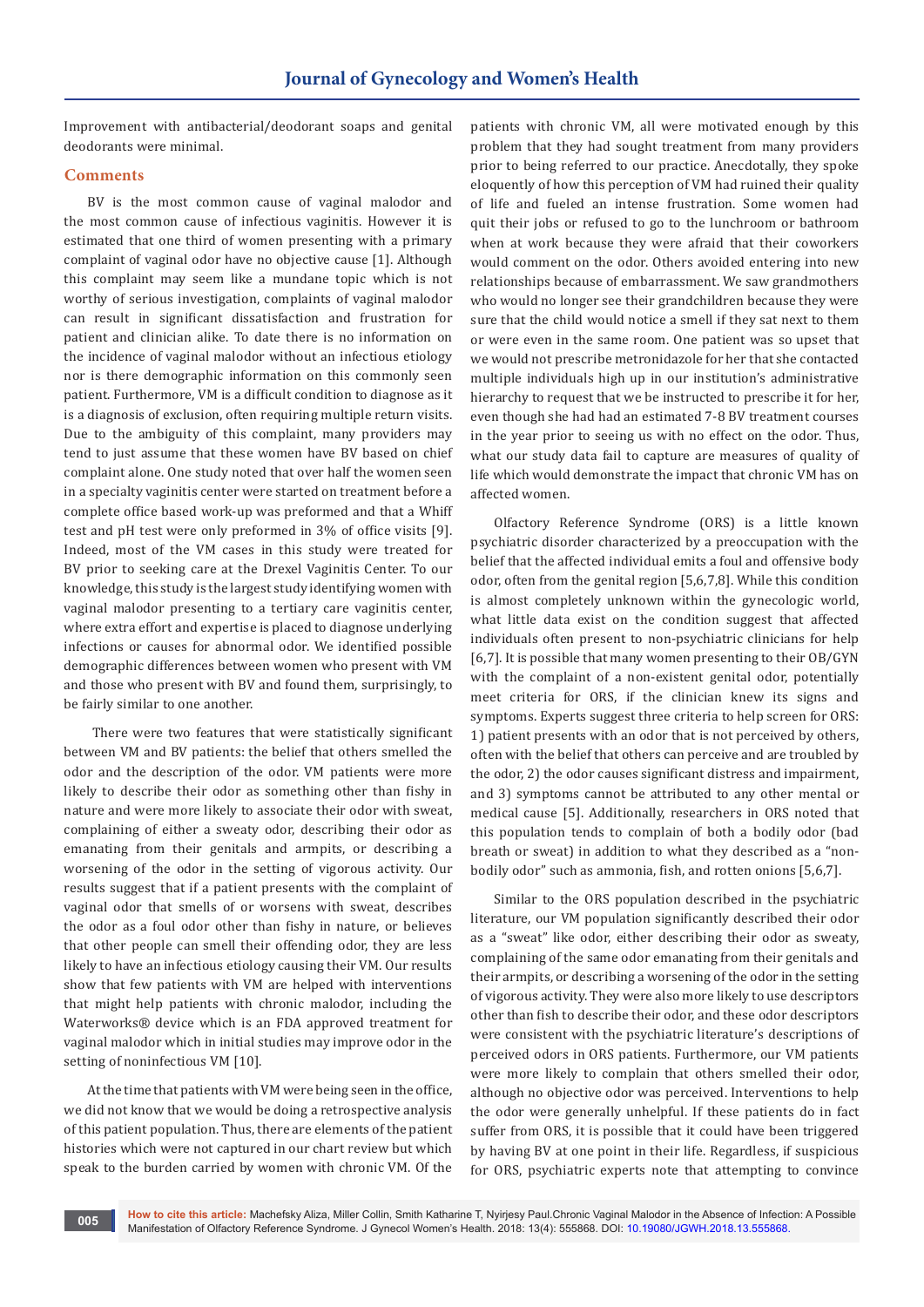these patients that they do not have an odor is futile and anxiety provoking. Rather, they recommend referral to psychiatric clinicians who can initiate a combination of therapy with SSRIs and cognitive behavior therapy to help patients focus on the distress of the perceived odor, rather than the odor itself [6].

 Women with VM remain poorly understood and are often treated for BV due to presenting symptoms alone without any symptomatic relief. With this study, we would like to emphasize that not all women with VM have BV, and that many women with VM are overtreated for BV. However, since the patients with VM had received many treatments prior to our evaluation, we acknowledge that some of the VM patients may have had BV prior to seeing us. Indeed 8(16.3%) of patients were diagnosed with BV at one of their return visits, although many continued to come back after treatment for BV with a complaint of continued VM with no objective BV findings, thus suggesting that BV could have been an incidental finding to the chronic complaint of VM. Furthermore, since odor is a subjective complaint, it is possible that some of the VM patients did have an abnormal odor which the clinicians were unable to detect; if so, the lack of response to various interventions speaks to how difficult it is to improve chronic VM. We feel that future studies of women with noninfectious VM should focus on characterizing the odor in a more detailed manner, obtaining more information, optimally with validated questionnaires, on the effects of this condition on quality of life, self-image, and relationships. Since some of the affected women may have ORS, referral for psychological evaluation and possibly cognitive behavioral therapy should be considered in patients with VM.

## **Disclosures**

AM, CM, and KTS have nothing to disclose. PN has no conflict with regard to this study, but reports consulting arrangements with Viamet, Symbiomix Therapeutics, Cidara Therapeutics, and Exeltis, USA; his institution has received research grants from Viamet Pharmaceuticals, Novadigm Therapeutics, Alfa Wassermann S.p.A., Cidara Therapeutics, Curatek Pharmaceuticals and Symbiomix Therapeutics. This paper was presented as an oral presentation at the 24th World Congress of the International Society for the Study of Vulvovaginal Diseases in Mendoza, Argentina, September 11-15, 2017.

## **Condensation**

Women with vaginal malodor are demographically similar to women with recurrent bacterial vaginosis. Standard interventions to address odor are frequently unhelpful, suggesting a psychiatric etiology. The purpose of this study is to make clinicians aware that there exists a group of women with noninfectious chronic vaginal malodor (VM) who have not been helped by the medical community. Although a seemingly mundane problem, this study is, to our knowledge, the first to take a serious look at this population and compare them to women with recurrent bacterial vaginosis infections (BV). While demographically similar, VM subjects differed from BV counterparts in their description of the odor and in their perception that others smelled the odor, which anecdotally, greatly impacted quality of life. Some of these women may have a psychiatric disorder, olfactory reference syndrome. We feel our study will help gynecologists think of a condition which they probably encounter but of which they have never heard.

### **References**

- 1. [Subramanian C, Nyirjesy P, Sobel JD \(2012\) Genital malodor in women:](https://www.ncbi.nlm.nih.gov/pubmed/21964208)  [a modern reappraisal. J Low Genit Tract Dis 16\(1\): 49-55.](https://www.ncbi.nlm.nih.gov/pubmed/21964208)
- 2. [Landers DV, Wiesenfeld HC, Phillip HR, Krohn MA, Hillier SL, et al.](https://www.ncbi.nlm.nih.gov/pubmed/15118630)  [\(2004\) Predictive value of the clinical diagnosis of lower genital tract](https://www.ncbi.nlm.nih.gov/pubmed/15118630)  [infection in women. Am J Obstet Gynecol 190\(4\): 1004-1010.](https://www.ncbi.nlm.nih.gov/pubmed/15118630)
- 3. [Anderson MR, Klink K, Cohrssen A \(2004\) Evaluation of vaginal](https://www.ncbi.nlm.nih.gov/pubmed/15026404)  [complaints. JAMA 291\(11\): 1368-1379.](https://www.ncbi.nlm.nih.gov/pubmed/15026404)
- 4. [Schaaf V, Perez-Stable EJ, Borchardt K \(1990\) The limited value of](https://www.ncbi.nlm.nih.gov/pubmed/2393324)  [symptoms and signs in the diagnosis of vaginal infections. Arch Intern](https://www.ncbi.nlm.nih.gov/pubmed/2393324)  [Med 150\(9\): 1929-1933.](https://www.ncbi.nlm.nih.gov/pubmed/2393324)
- 5. [Feusner JD, Phillips KA, Stein DJ \(2010\) Olfactory Reference Syndrome:](https://www.ncbi.nlm.nih.gov/pubmed/20533369)  [Issues for DSM-V. Depress Anxiety 27\(6\): 592-599.](https://www.ncbi.nlm.nih.gov/pubmed/20533369)
- 6. [Phillips KA, Menard W \(2011\) Olfactory reference syndrome:](https://www.ncbi.nlm.nih.gov/pubmed/21762838)  [demographic and clinical features of imagined body odor. Gen Hosp](https://www.ncbi.nlm.nih.gov/pubmed/21762838)  [Psychiatry 33\(4\): 398-406.](https://www.ncbi.nlm.nih.gov/pubmed/21762838)
- 7. [Greenberg JL, Shaw AM, Reuman L, Schwartz R, Wilhelm S, et al. \(2016\)](https://www.ncbi.nlm.nih.gov/pubmed/26721542)  [Clinical features of olfactory reference syndrome: An internet-based](https://www.ncbi.nlm.nih.gov/pubmed/26721542)  [study. J Psychosom Res 80: 11-16.](https://www.ncbi.nlm.nih.gov/pubmed/26721542)
- 8. [Stein DJ, Roux LL, Bouwer C, Heerden VB \(1998\) Is Olfactory Reference](https://neuro.psychiatryonline.org/doi/full/10.1176/jnp.10.1.96)  [Syndrome an Obsessive-Compulsive Spectrum Disorder? The Journal](https://neuro.psychiatryonline.org/doi/full/10.1176/jnp.10.1.96)  [of Neuropsychiatry and Clinical Neurosciences 10\(1\): 96-99.](https://neuro.psychiatryonline.org/doi/full/10.1176/jnp.10.1.96)
- 9. [Wiesenfeld HC, Macio I \(1999\) The infrequent use of office-based](https://www.ncbi.nlm.nih.gov/pubmed/10411793)  [diagnostic tests for vaginitis. Am J Obstet Gynecol 181\(1\): 39-41.](https://www.ncbi.nlm.nih.gov/pubmed/10411793)
- 10. [Hassan S, Chatwani A, Brovender H, Zane R, Valaoras T, et al. \(2011\)](https://www.ncbi.nlm.nih.gov/pubmed/21263351)  [Douching for Perceived Vaginal Odor with No Infectious Cause of](https://www.ncbi.nlm.nih.gov/pubmed/21263351)  [Vaginitis: A Randomized Controlled Trial. J Low Genit Tract Dis 15\(2\):](https://www.ncbi.nlm.nih.gov/pubmed/21263351)  [128-133.](https://www.ncbi.nlm.nih.gov/pubmed/21263351)
- 11. [Doty R, Ford M, Preti G, Huggins G \(1975\) Changes in the intensity](https://www.ncbi.nlm.nih.gov/pubmed/1239080)  [and pleasantness of human vaginal odors during the menstrual cycle.](https://www.ncbi.nlm.nih.gov/pubmed/1239080)  [Science 190\(4221\): 1316-1318.](https://www.ncbi.nlm.nih.gov/pubmed/1239080)